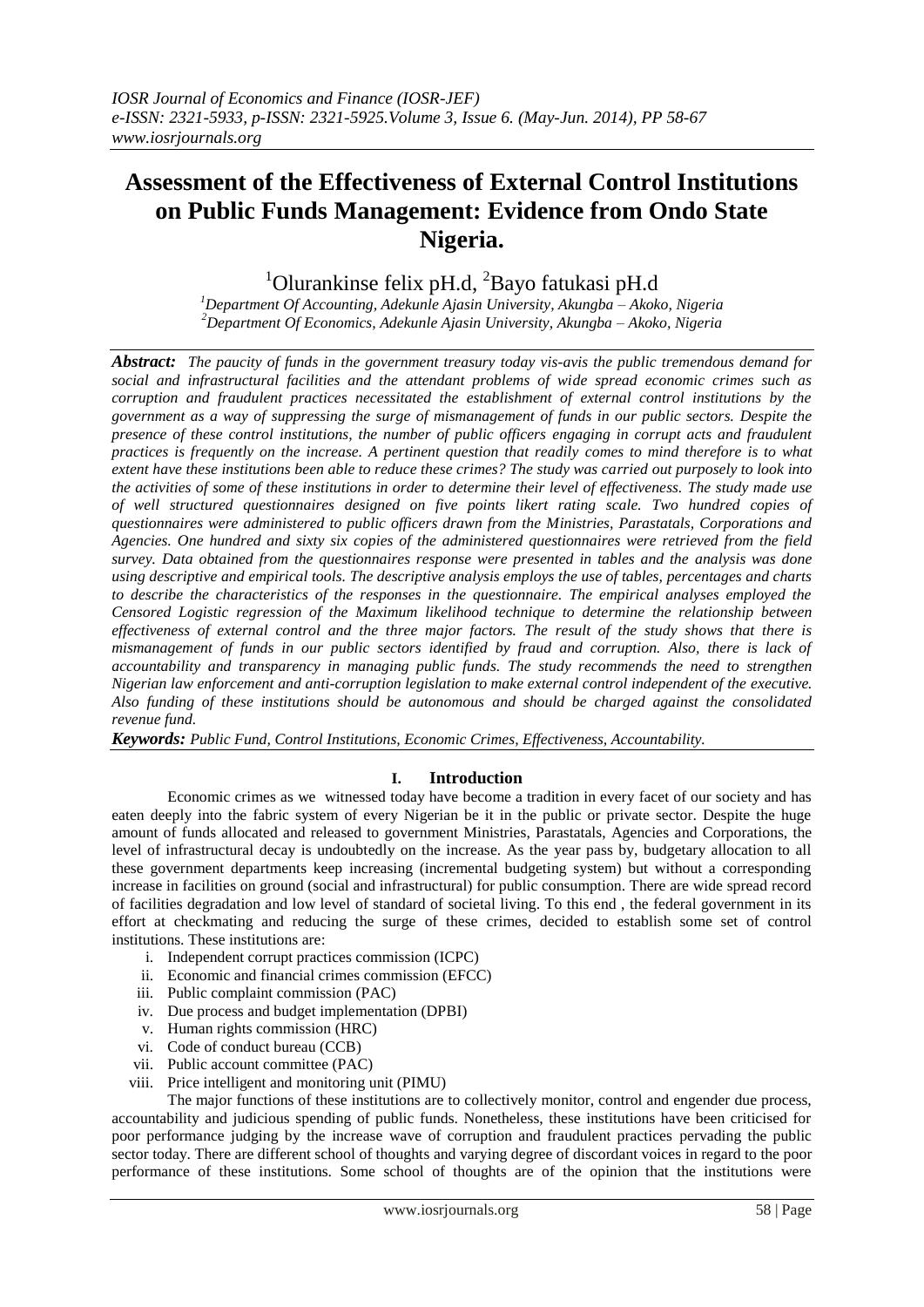established to antagonise and silent government critiques and oppositions. This is evidence in their selective and self styled prosecution of crime offenders. Besides, other school of thoughts believed that the institutions are like a toothless barking dog that can only bark but could not bite. They based their argument on the fact that they don't have the political will to prosecute 'some offenders' simply because they were not strengthening/ empowered legally enough. To worsen the situation and as a testimony, recently, the chairman of the EFCC lamented and cried out that the commission is incapacitated to pay their lawyers who are to prosecute crime offenders due to lack of funds. Reports in the dailies shows that a handful number of the culprits involving in corruption and fraudulent practices are prosecuted while majority did it with impunity. The PM news ( one of Nigerian news papers) of July 11<sup>th</sup>, 2013 reported that 84% of those surveyed by transparency international claimed that corruption had increased in the past two years , a higher percentage than almost any other country in the world. Troublingly, 75% of those surveyed also said the government was at the best , effective at fighting corruption worse than in all ten countries. The punch (one of Nigerian news) of  $6<sup>th</sup>$  September, 2013, reported that the 2012 transparent international corruption perception index placed Nigeria 135 out of 176 countries surveyed in the report. These therefore, have eroded the public mind and perception in believing that much can be achieved by these institutions.

# **II. Genesis Of External Control Institutions**

Since the creation of modern public administration in Nigeria, there have been cases of official misuse of resources for personal enrichment. The country has seen its wealth withered with little to show in living conditions of the average human being. Corruption which has eaten deeply into our society has been identified to be the root cause of all societal crimes in Nigeria (Aransi, 2008). The pervasive corruption has been blamed on colonialism. According to this view, the nation"s colonial history may have restricted any early influence in an ethical revolution. Throughout the colonial period, most Nigerians were stuck in ignorance and poverty. The trappings of flash cars, houses and success of the colonists may influence the poor to see the colonist as symbols of success and to emulate them in different political ways. Allegations of corruption against many top leaders are becoming more bizarre by the day. Petty corruption is reportedly widespread and surveys indicate that it is very hard to do business in Nigeria without having to pay facilitation payments to public officials. The transparency international 2012 perception index ranked Nigeria as 139<sup>th</sup> out of 176 countries believed to be highly corrupt. The effort of the government at check meeting the menace of corruption in Nigeria brought about the establishment of some external control institutions.

The first among the external control institutions that was established is the independent corrupt practices commission (ICPC). It was inaugurated on the  $29<sup>th</sup>$  of September 2000 following the recommendation of President Olusegun Obasanjo. The mandate is to relieve and investigate reports of corruption and in an appropriate cases prosecute the offenders, to examine, review and enforce the correction of corruption prone systems and procedures of public bodies, with a view to eliminating corruption in public life and to educate and enlighten the public on and against corruption and related offences with a view to enlisting and fostering public support for the fight against corruption. The activities of the ICPC are governed by the corrupt practices and other related offences Act 2000.

In 2003, the Economic and Financial Crimes Commission (EFCC) was established as a law enforcement agency to investigate financial crimes while the ICPC targets corruption in the public sector especially bribery, gratification, graft and abuse or misuse of office, the EFCC investigates people in all sectors who appear to be living above their means and is empowered to investigate money laundering and other financial crimes.

## **Corruption And Its Causes**

The word corruption is derived from a latin word "corruptus" which means to break or destroy. Literally, it means to break away or depart from morality, ethics and civics virtues. The World Bank defines corruption as the abuse of public office for private gains. Public office is abused for private gain when an official accepts, solicits or extorts a bribe. It is also abused when private agents actively offers bribes to circumvent public policies and processes for competitive advantage and profit. Public official is corrupt if he accepts money or money"s worth for doing something that he is under a duty to do any way, that he is under a duty not to do or exercise a legitimate discretion for improper reasons (Otite,1986).

Microsoft Encarta Encyclopedia defines it as wrong doing by those in a special position of trust. Section 2 of the independent corrupt practices and other related offences commission Act 2000 defines corruption to include bribery, fraud and other related offences. The cause of corruption is multifarious but generally, corruption is caused by:

- Greed
- $\blacktriangleright$  Lack of positive values
- $\triangleright$  Porous system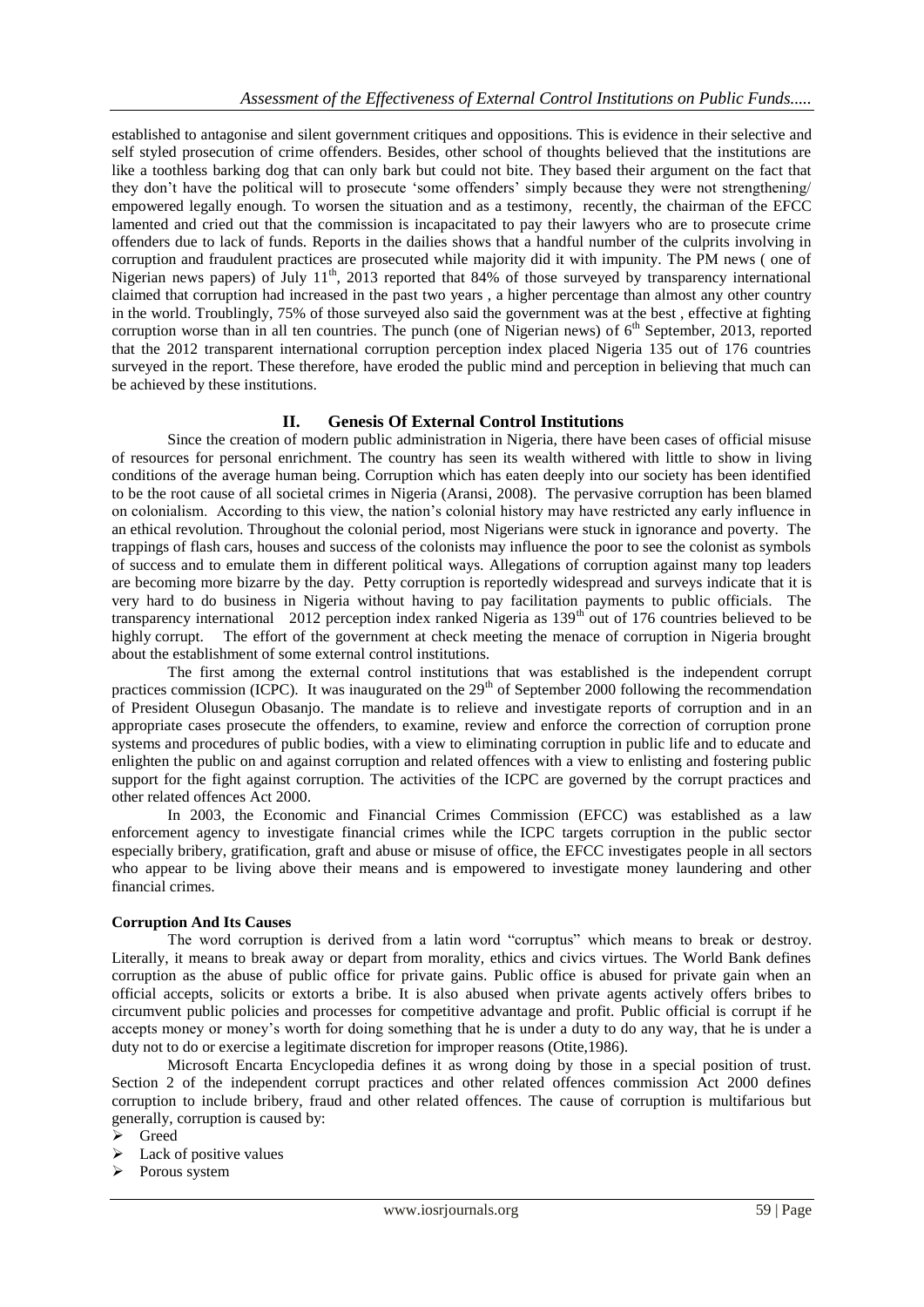- $\triangleright$  Weak enforcement and oversight mechanism
- $\triangleright$  Excessive materialism
- $\triangleright$  Societal pressure
- $\triangleright$  Lack of virile welfare structures
- $\triangleright$  Insecurity of employment tenure
- $\triangleright$  Indiscipline
- $\triangleright$  Inordinate desire for wealth accumulation
- $\triangleright$  Poverty of the mind
- $\triangleright$  Nepotism
- > Lack of genuine fear of God

## **Evidences And Effects Of Corruption In Nigeria**

Corruption is the bane of Nigerian Socio Economic development, which threatens the existence of Nigeria as a political entity. The evidence of corruption is manifested in every sector of the economy. Shehu (2004) affirms that effects of corruption in the Nigerian society cannot be overemphasized. Corruption is indeed a cankerworm that has eaten deep into the fabric of Nigerian society. It is a monster that all and sundry blame for economic woes facing the country. Nearly every sphere of human endeavour is affected by corruption. And no profession is spared either. In 2012, the corruption perception indict ranked Nigeria 139 out of 176 countries acclaimed to be most corrupt. The PM news of July 11, 2013 rated Nigeria as the  $8<sup>th</sup>$  most corrupt nations. The 2013 Global Corruption Barometer which surveyed residents in 107 courtiers ranked Nigeria, Tamia Paraguay, Mexico as the largest countries on the globe with active corruption indices.

The widespread of corruption to every facet of Nigeria sector is with no exception to the religion circle. Tam David West, a professor and one time minister of petroleum asserts that he no longer go to church again because he sees a lot of corruption. He quoted a particular scenario where a staff of Sheraton Hotel stole millions of naira from his employer and donated same to a named church and the head of the church claimed the money was donated as tithe to the church and not to any individual. In the area of industry, adulteration has been a lingering issue. It spans through various industries, from fake petroleum products to fake fashion items, fake drugs, fake electronic gadgets, etc. all in the name of corruption.

| <b>Corruption Index In Nigeria Sector</b> |    |    |    | $\frac{0}{0}$ |
|-------------------------------------------|----|----|----|---------------|
| Political parties                         |    | 94 |    |               |
| Police                                    |    |    | 92 |               |
| National Assembly                         |    |    | 73 |               |
| Public officials and civil servants       | 69 |    |    |               |
| Judiciary                                 |    |    | 66 |               |
| Education                                 |    |    | 54 |               |
| Military                                  |    | 45 |    |               |
| Medical and health services               |    | 33 |    |               |
| Non-governmental organizations (NGOs)     | 32 |    |    |               |
| Religion bodies                           |    | 24 |    |               |
| Source: Transparency International, 2013. |    |    |    |               |

Interestingly, successive governments pursued policies against corruption and it was the main reason why military made incursions into politics. Despite various policies adopted by governments, corruption is ever increasing in the country. Despite the establishment of control institutions, not much has been achieved in respect of the subject as allegations of corruption against many top leaders are becoming more bizarre by the day. One of the greatest weaknesses of these control institutions has been their lack of independence and susceptibility to political pressure. Noting that though Nigerian law provides criminal penalties for official corruption, government did not implement the law effectively and officials frequently engaged in corrupt practices with impurity. Akanbi (2005) affirmed that in the first three years of existence, the ICPC received a total of 942 petitions. In August 2003, about 400 of the petitions were under investigation and 60 were at various stages of prosecution. After the first four years, however, the ICPC had failed to make any major convictions. Akanbi blamed the lack of progress in part on severe underfunding. We also recalled the twists in the subsidy probe of June, 2012 "allegations and a video surfaced, allegedly showing Lawan accepting a 94.2 million naira (\$605,000) bribe from entrepreneur Femi Otedola. Other evidenses include the stealing of 32.8 billion naira (\$210 million) police pension fund by a director of police pension office, Atiku Abubakar Kigo, criminal charge against former Governor of Bayelsa State, Timipre Sylva for laundering close to five billion naira (\$32 million) of funds belonging to state. Noting that the charges were instituted on February 24, 2012, and the court adjourned the trial till January 2013. The case of the former minister of works and housing,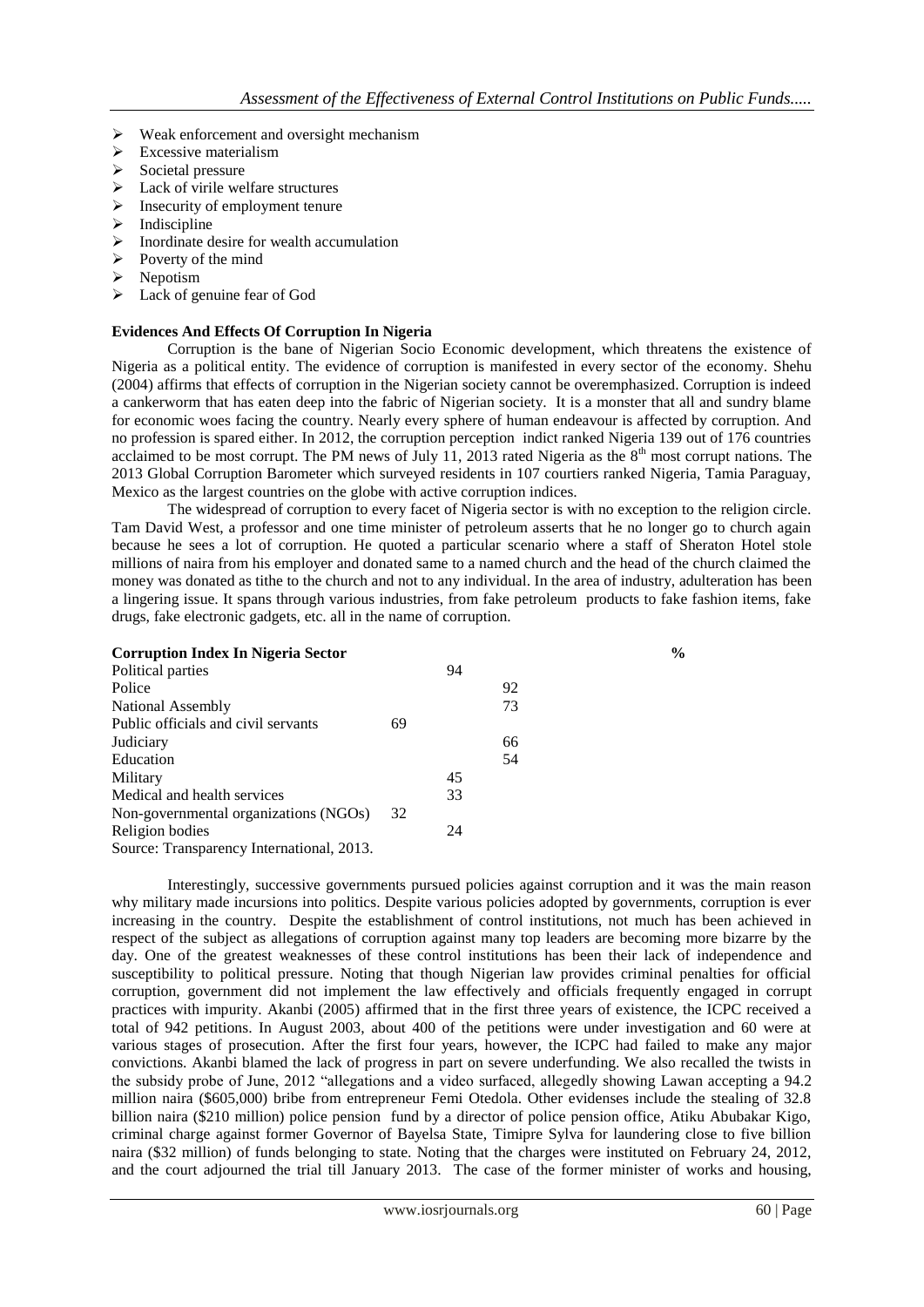Hassan Lawal for money laundering and embezzlement of 75 billion naira (\$480 million), the four governors allegedly misappropriated or stole 58 billion naira (\$115 million) and Mr. Dimeji Bankole, former speaker of House of Representative and Deputy Speaker Usman Nafeda for the alleged misappropriation of one billion naira (\$6.4 million) and 40 billion naira (\$256 million) respectively but which have recently been dismissed on the ground that EFCC had not brought a solid case against the duo. The latest issue of corruption is that of N255m worth of two BMW bullet proof cars allegedly purchased by the current aviation minister without budgetary approval. Several other causes which are too numerous to mention in this study are evidences of acute corruption in Nigeria.

## **Ondo State In Perspective**

The evidence of corruption in ondo state in recent time is quite alarming and it cut across ministries, Parastaltals and local government settings. The guidance of march 20, 2013 reported a case of Ondo state oil producing area(OSOPADEC) chairman who was arrested over N61.63b fraud. It was reported that 13 exotic cars were driven from his house. The cars range from Toyota Tundra, Mercedes Benz R500, Toyota corolla, Two-door Toyota zolara, Toyota venza etc. The coment of June 8, 2012 report of ICPC arrest of an Akure South local government paymaster for misappropriation of funds, alleged diversion of millions of naira into personal accounts. On January 20, 2013 it was reported that the ICPC arrested the ondo state local government service commission chairman (name withheld). He was alleged to be using his position to institute a fraudulent syndicate by using his own local government as a focal point in the perpetuation of fraud. He was also accused of planting collaborators and stooges in the entire council treasury department across the state using them to effect inclusion of ghost workers in the payroll of the council with their salaries and entitlements diverted into private account of the chairman and his collaborators. He was also accused of amassing property worth over N203m naira including landed property, vehicles and a school from the proceeds of his fraudulent activities. The Nation of  $19<sup>th</sup>$ , 2011 reported cases of some principals that were alleged of charging between N25,000 and N50,000 to indulge in West Africa examination malpractices. The commission which made the discovery through its National Anti-corruption Volunteer Corps (NAVC) claimed the practice was more noticeable in ondo state. He cited a case of a school where a male teacher impersonated a female student to write examination for the young girl. The sahara report of 2014, reported the arrest of deposed governor of ondo state in connection with massive allegation of corruption, abuse of office and theft of public funds. According to the reporter "But just as we want to press with the storm of his arrest, sources told sahara reporters that the said governor has already been ordered released following instruction to the EFCC chairman from the presidency to do so immediately". In summary, what we observe in Nigeria is that the citizens are sceptical about the outcome of the arrest of culprits as the EFCC is fond of arresting public officials for purpose of publicity or trial as none of the cases in which arrest were made and openly celebrated have made it to respectable trial.

## **Effects Of Corruption**

- $\triangleright$  It undermines the national image- a corruption ridden country stinks in the comity of nations and meaningful investments cannot be attracted nor developmental cooperation can be established because every Nigerian is viewed as corrupt and dubious outside. For instance, Nigeria has been consistently ranked among the most corrupt country in the world by Transparency International.
- $\triangleright$  It threatens the very survival of a nation as it prevents the provision of basic social amenities for the citizenry. The money meant for development is often pocketed by a few thereby making good governance impossible. It has affected our health sectors not to talk of our educational institutions. As at today, not even one of the Universities in Nigeria is rated among the first 200 in the world and none is rated among the best in Africa. Corruption generally erodes standards to abysmal levels. Quality of goods and services cannot be guaranteed in a corrupt society.
- > Corruption aggravate unemployment and under development.
- $\triangleright$  It engenders mass poverty and thwart efforts to overcome it.
- $\triangleright$  Most infrastructural decay and unsatisfactory provision of amenities can be traced directly or indirectly to corruption. There is a total collapse of power and road net work in the country today due to corrupt attitude of past leaders.
- $\triangleright$  It erodes the ethical base of society: -as due diligence, excellence, honesty, merit and integrity are discouraged.
- $\triangleright$  It breeds all kinds of crimes and vandalism arm robbery, kidnapping, youth agitation etc.
- $\triangleright$  It lead to massive brain drain a great number of Nigeria best brains have been driven to other part of the world where they now spearhead developmental and scientific exploits.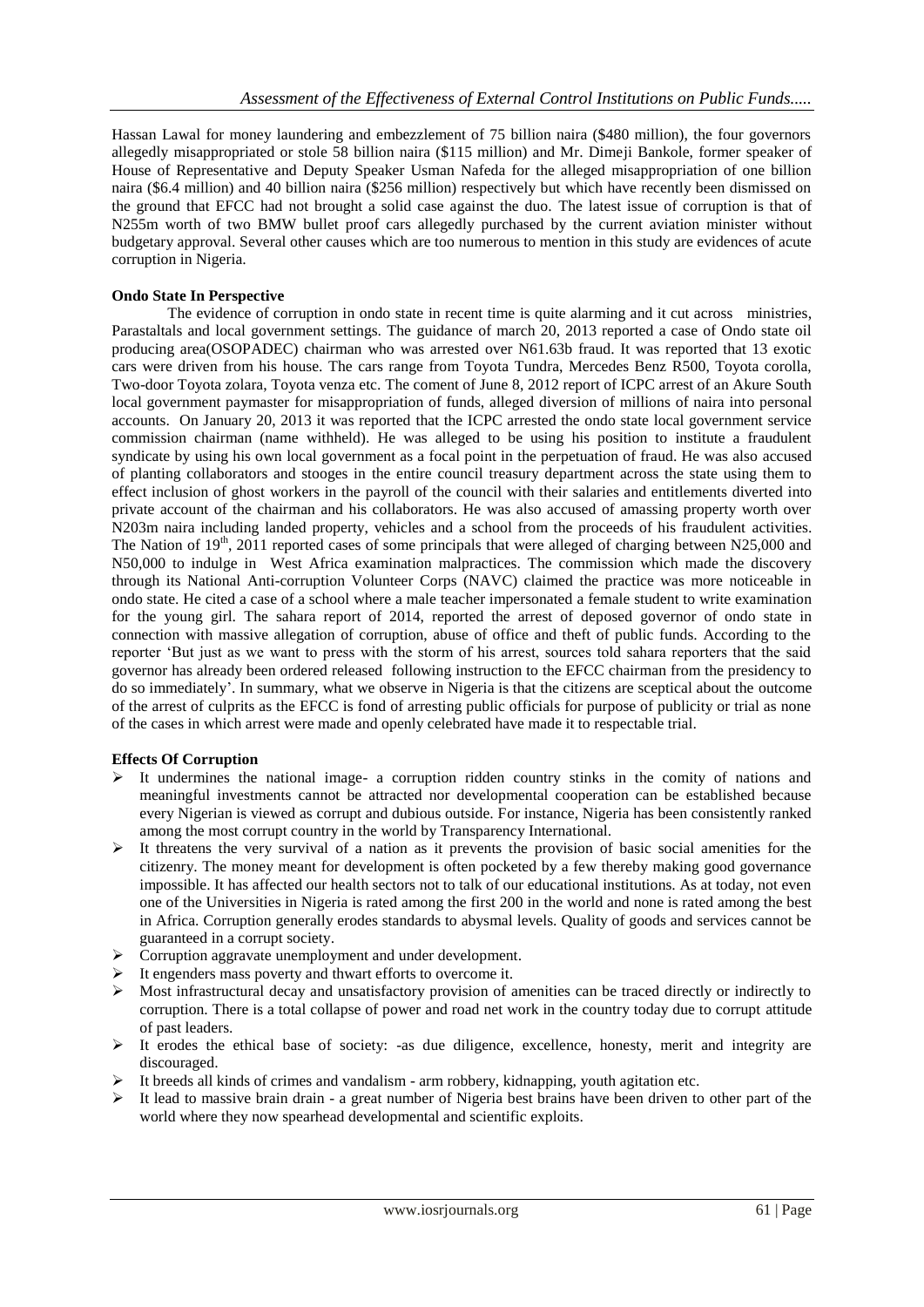## **III. Data Analysis And Results**

The aim of this study is to investigate the effectiveness of external control institutions on public fund management in Ondo State of Nigeria. The research was a case study, survey design while the analysis follows the empirical causal design. Data were sourced from government workers of different affiliations in the State using a questionnaire. Four major public affiliations were sampled. These are Ministries, Parastatals, Corporations and Agencies. The design of the questionnaire follows the limited information dependent variable technique. That is the qualitative responses of respondents were quantified using the dichotomous variable method *(Yes = 1; No = 0)*; and the polychotomous variable method – the Likert rating. That is

| <b>Strongly Agree</b>    | $= 5$ |       |
|--------------------------|-------|-------|
| Agree                    | $=4$  |       |
| <i>Disagree</i>          |       | $=$ 3 |
| <b>Strongly Disagree</b> |       | $= 2$ |
| <i>Undecided</i>         | $= 1$ |       |

There are two sections in the questionnaire. Section A is the distribution of respondents by general characteristics. Section B is further subdivided into three sub-sections namely, response to presence of external control institutions. Six questions were raised to determine whether external control institutions are present and felt in the state. Responses to the operationalization (weak prosecution of economic crime, law enforcement etc) of such external control institutions. Five questions were raised to this regard. Responses to the effectiveness of external control and responses to the problem of fund management.

166 questionnaires were retrieved from the field survey. The analysis is divided into both descriptive and empirical analysis. The descriptive analysis employs the use of tables, percentages and charts to describe the characteristics of the responses in the questionnaire. The empirical analyses employed the Censored Logistic regression of the Maximum likelihood technique to determine the relationship between effectiveness of external control and the three major factors.

#### **Section A: Analysis of The Distribution Of Respondents**

| <b>Table 1: Distrbution Of Respondents By Sex</b> |                  |                   |  |  |  |
|---------------------------------------------------|------------------|-------------------|--|--|--|
|                                                   | <b>Frequency</b> | <b>Percentage</b> |  |  |  |
| Male                                              | 101              | 60.8              |  |  |  |

Female 65 39.2 Total 166 100



#### **Figure 1: Column Bar Chart Showing Sex Distribution of Respondents**

A look at Table 1 and Figure 1 shows that the majority of the respondents are male (60.8%) while 39.2% are females. Male **Female** 

| Table 2: Distrbution Of Respondent By Age (In Years) |  |
|------------------------------------------------------|--|
|------------------------------------------------------|--|

| TANIV SI DAVU NAVIVIL OI IAUDDVIIAVIIV D<br>$1.1.0$ $0.1.1$ $0.01.0$ |                 |                             |                   |           |                                      |              |  |  |
|----------------------------------------------------------------------|-----------------|-----------------------------|-------------------|-----------|--------------------------------------|--------------|--|--|
|                                                                      | <b>Below 20</b> | $-30$<br>$\mathbf{A}$<br>41 | $-40$<br>21<br>эт | $41 - 50$ | <b>50 &amp; above</b>                | <b>Total</b> |  |  |
| Frequency                                                            |                 |                             | 63                | 65        | 20                                   | 162          |  |  |
| Percentage                                                           |                 | $\Omega$ .                  | 38.9              | 40.1      | 10 <sub>2</sub><br>$1 \angle . \cup$ | 100          |  |  |

Table 2 and Figure 2 show that the majority of the respondents (40.1%) belong to average ages of 41 to 50 years, 38.9% of the respondents are 31 to 40 years of age, 8.6% are 21 to 30 years of age while 12.3% of them are above 50 years.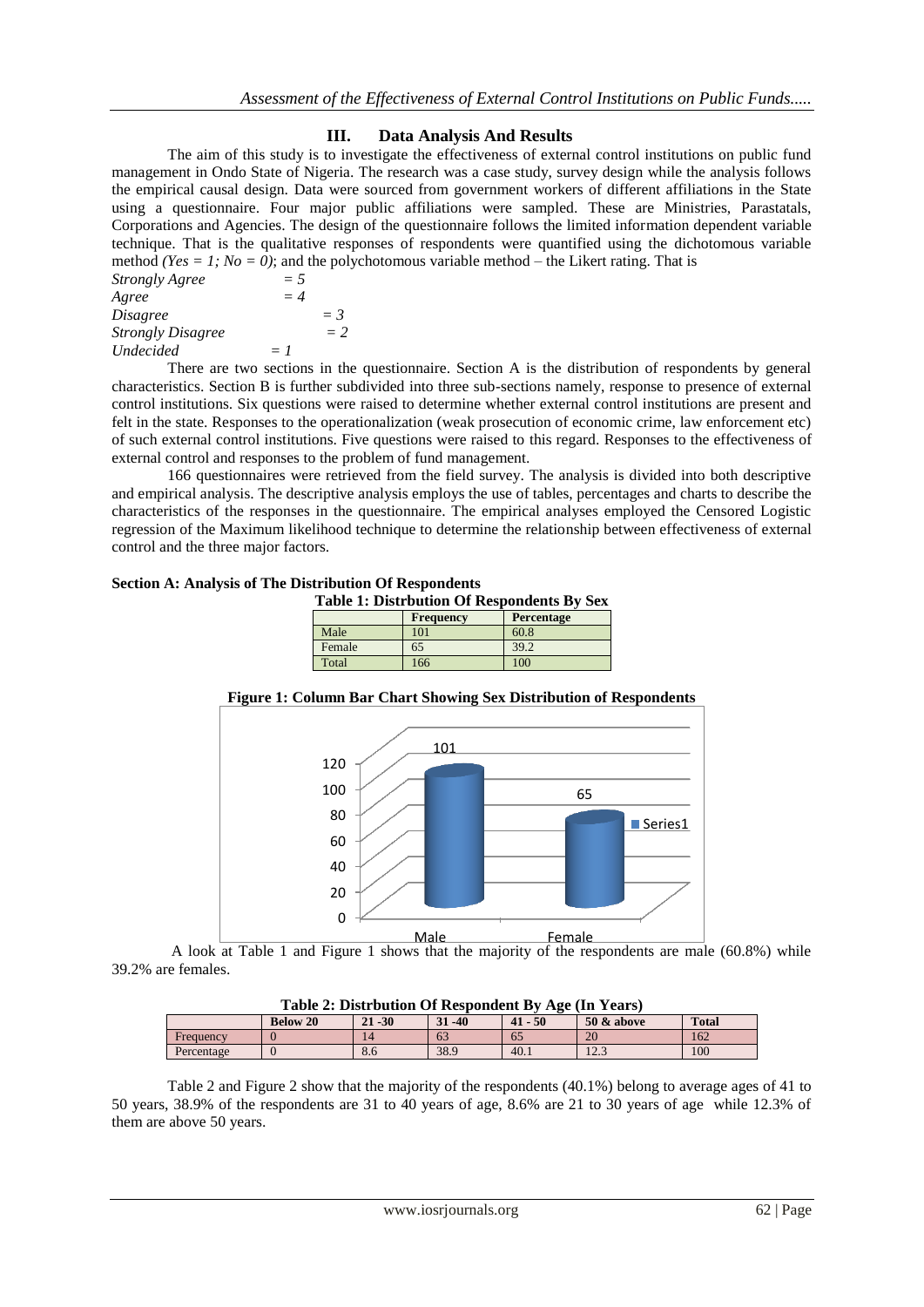





| Column1    | <b>WASCE/SSCE</b> | <b>OND/NCE</b>    | <b>BSc/HND</b> | <b>MSc/MBA</b> | <b>Total</b> |
|------------|-------------------|-------------------|----------------|----------------|--------------|
| Frequncy   |                   | $\sim$<br>◡       | 104            |                | 159          |
| Percentage | J.I               | $\circ$ 5<br>ر. ر | 65.4           | ---            | 100          |

Table 3 and Figure 3 show the distribution of respondents by educational qualification. 65.4% of the respondents hold a BSc/HND certificate, 19.5% hold the OND/NCE certificate, 3.1% are secondary school leavers, while 11.9% hold higher certificates. Seven of the respondents did not respond to educational qualification question.







| Column1    | <b>Ministry</b> | <b>Parastatals</b> |                  | Corporation | Agency        | Column2 |
|------------|-----------------|--------------------|------------------|-------------|---------------|---------|
| Frequency  | $\Gamma$<br>ن ب | 49                 | $\bigcap$<br>ل ک |             | $\sim$<br>ن ر | 158     |
| Percentage | 22E<br>33.3     | 31.0               | 14.6             |             | 20.9          |         |

In Table 4 and Figure 4 it is clear that (33.5%) of the respondents are Ministry workers. 31% work in various parastatals, 14.6% of the respondents belong to government corporations, while 20.9% belong to different Agencies. The respondents are evenly distributed by affiliation.



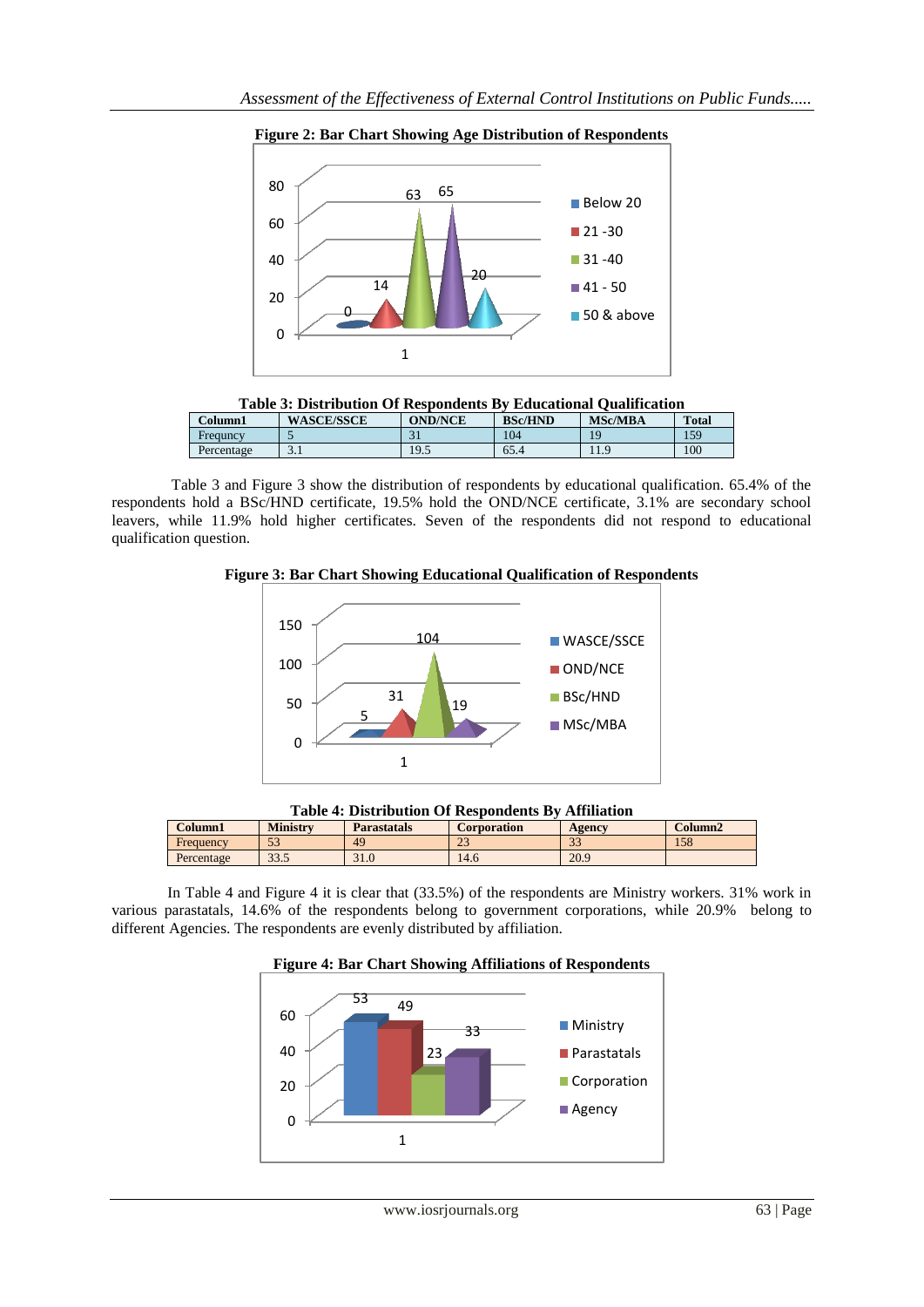| Table 5: Distribution Of Respondents By Length Of Service |            |              |               |              |              |  |  |
|-----------------------------------------------------------|------------|--------------|---------------|--------------|--------------|--|--|
| Column1                                                   | $1 - 5vrs$ | $6 - 10$ vrs | $11 - 15$ vrs | above 15 yrs | <b>Total</b> |  |  |
| Frauency                                                  |            | 36           |               | 38           | 148          |  |  |
| Percentage                                                | 14.2       | 24.3         | 35.8          | 25.7         | 100          |  |  |

From Table 5 and Figure 5 we observe that 35.8% of the respondents have being in their establishments for about 11 years to 15 years. 24.3% have been working for 6 to 10 years , 14.2% have in service for less than 5 years while 25.7% have been in service for more than 15 years.

All the analyses of the respondents point attention to the fact that the sample for this study is unbiased and normally distributed.





#### **Section B: Descriptive Analysis Of Responses**

This section shows the analysis of all response in the questionnaire. If all respondents strongly agree to each item the highest score is 830 while if they all remain undecided the lowest score will be 166.

| Table 6: Presence Of External Control Institutions (Ouestions 1 to 6) |                  |                    |              |             |                   |                 |  |  |
|-----------------------------------------------------------------------|------------------|--------------------|--------------|-------------|-------------------|-----------------|--|--|
| <b>ITEM</b>                                                           | <b>ESTABLISH</b> | <b>UNNECESSARY</b> | <b>FIGHT</b> | OVERLAPPING | <b>STREAMLINE</b> | <b>NOT FELT</b> |  |  |
| <b>SCORE</b>                                                          | 764              | 505                | 725          | 613         | 694               | 664             |  |  |
| $\frac{9}{6}$                                                         | 92.05            | 60.84              | 87.35        | 73.86       | 83.61             | 80.00           |  |  |



*ESTABLISH = government establish external control institution*

*UNNECESSARY = establishment of external control institutions are unnecessary FIGHT = the essence of these institutions is to fight against economic crimes. OVERLAPPING = external control institutions are too many such their activities are overlapping STREAMLINE= there is need to streamline these institutions to make them responsive. the activities of these institutions are not felt on public fund management* 

|  | Table 7: Operationalisation $(QUESTION 7 - 11)$ |  |
|--|-------------------------------------------------|--|
|  |                                                 |  |

| .             |             |                   |            |                  |                |  |  |  |
|---------------|-------------|-------------------|------------|------------------|----------------|--|--|--|
| <b>ITEM</b>   | <b>WEAK</b> | <b>STRENGTHEN</b> | <b>LAW</b> | <b>TOOTHLESS</b> | <b>FUNDING</b> |  |  |  |
| <b>SCORE</b>  | 724         | 749               | 768        | 647              | 728            |  |  |  |
| $\frac{0}{6}$ | 87.23       | 90.24             | 92.53      | 77.95            | 87.71          |  |  |  |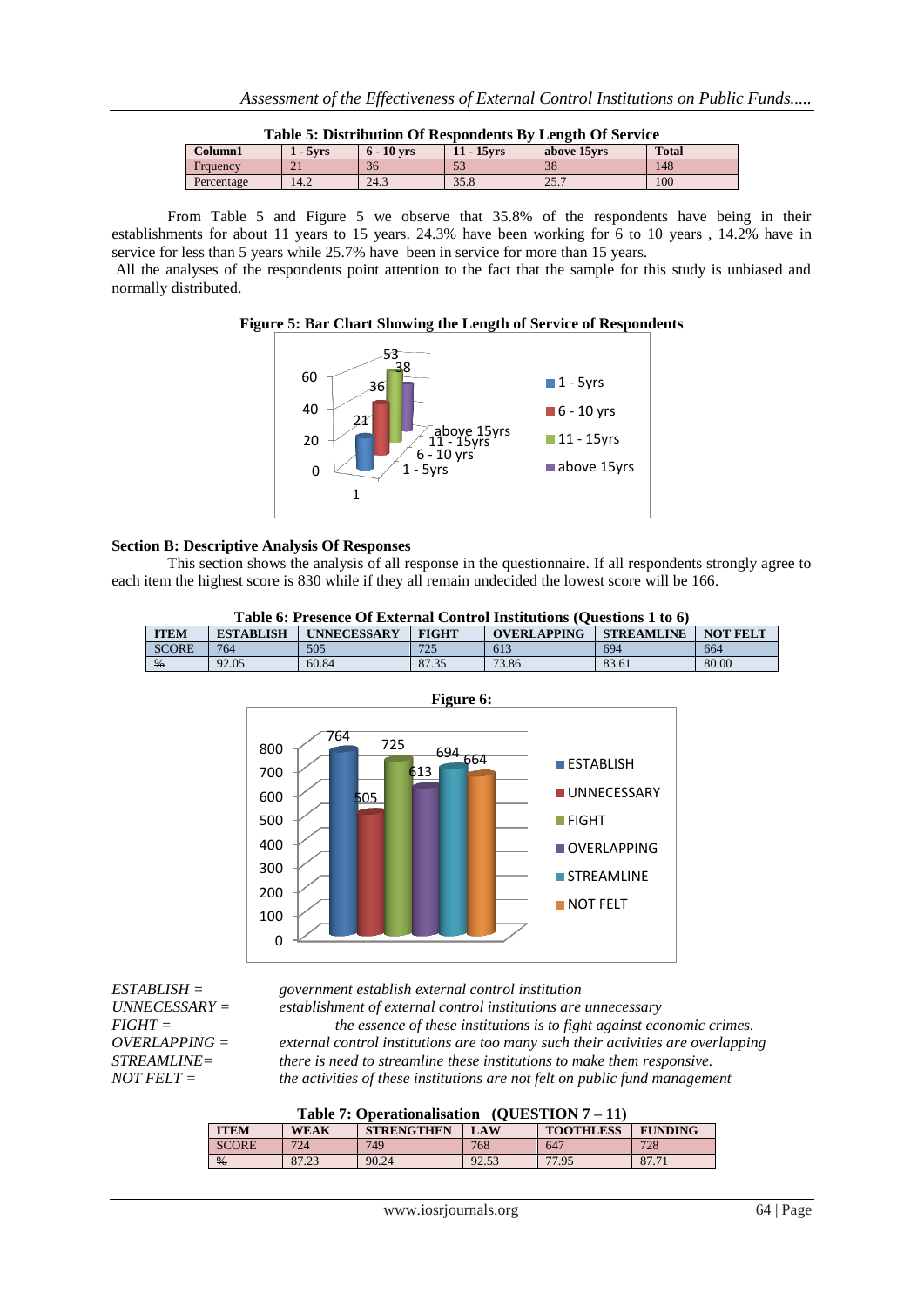

**Table 8: Effectiveness (Questions 12 – 19)**

| <b>Item</b>   | <b>Not Effective</b> | <b>Selfstyled</b> | <b>Failed</b> | <b>Corruption</b> | <b>Ineffective</b> | <b>Inadequate</b> | Immunity | <b>Functions</b> |
|---------------|----------------------|-------------------|---------------|-------------------|--------------------|-------------------|----------|------------------|
| Score         | 621                  | 696               | 676           | 735               | 724                | 587               | 675      | 603              |
| $\frac{0}{6}$ | 74.82                | 83.86             | 81.45         | 88.55             | 87.23              | 70.72             | 81.33    | 72.65            |



**Figure 8:**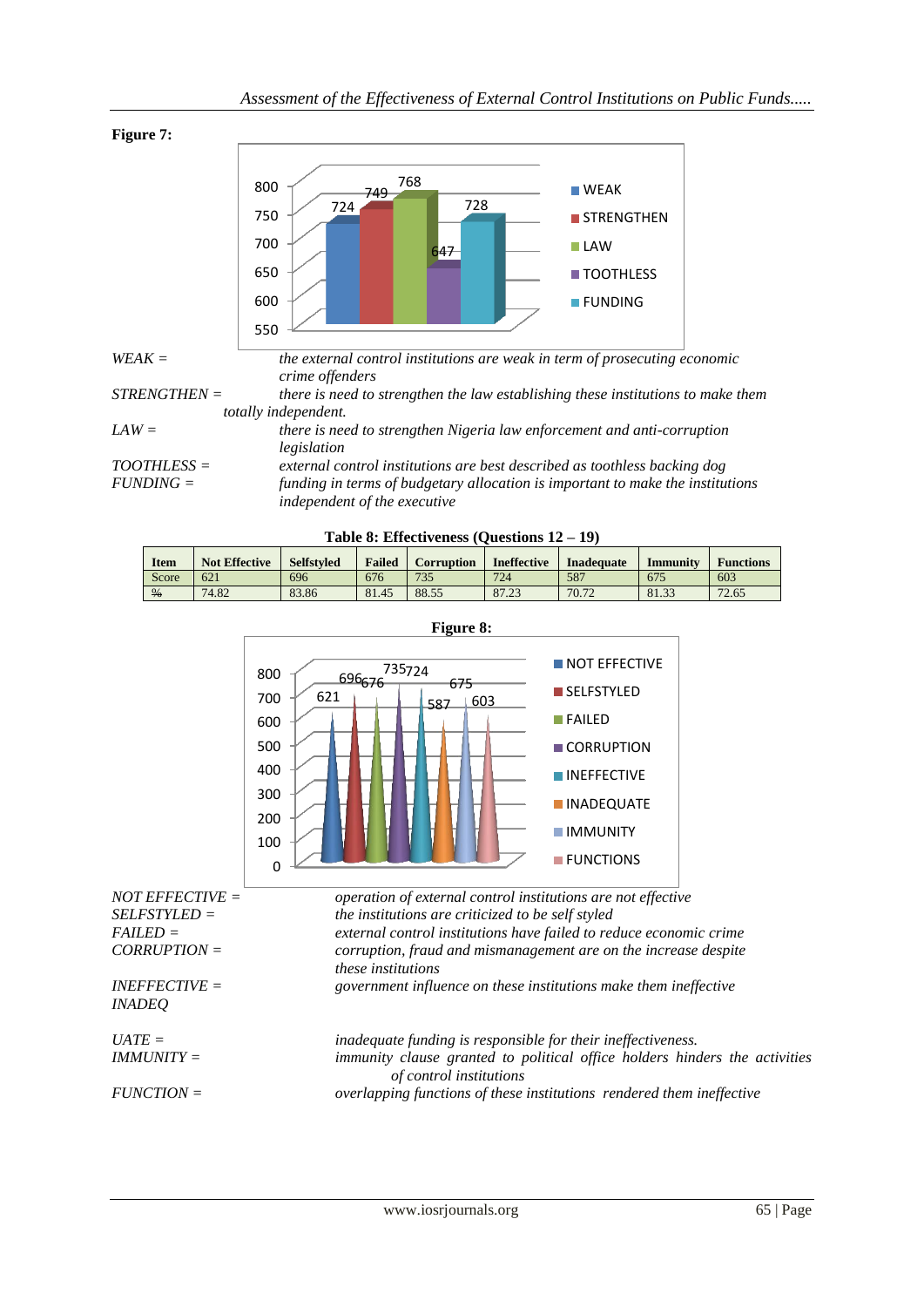| Table 9: Fund Management (Questions 20 -25) |                  |       |                     |       |       |                  |  |  |  |
|---------------------------------------------|------------------|-------|---------------------|-------|-------|------------------|--|--|--|
| Item                                        | <b>Mismanage</b> | Fraud | <b>Civilservant</b> | Weak  | Lack  | <b>Political</b> |  |  |  |
| Score                                       | 754              | 745   | 590                 | 708   | 716   | 683              |  |  |  |
| $\frac{0}{6}$                               | 90.84            | 89.76 | 71.08               | 85.30 | 86.27 | 82.29            |  |  |  |

**Figure 9:**



## **IV. Empirical Analysis Of Responses**

#### **Effectiveness 0f External Control Institutions On Public Fund**

The empirical analysis here is to investigate the marginal impact of selected factors on the public fund management. The dependent variable is public fund management (PFMN). All responses in the questionnaire are categorized under three major factors which are: presence of external control, operationalisation and effectiveness, these are the set of independent variable. Data for this variable was generated as the pooled values of all responses under section B of the questionnaire. The study uses the method of Maximum Likelihood Censored Logistic Regression to analyze the relationship. This is because the scoring of the responses in the questionnaire follows the Likert rating of five scales. The relationship between public fund management and the set of independent variables is expressed in the following model

 $PFMN = \beta_0 + \beta_1 PECI + \beta_2 OPRTN + \beta_3 EFFECT + \varepsilon ....(1)$ 

| <b>PFMN</b>                                              |                    |                   |             |            |  |  |  |  |  |
|----------------------------------------------------------|--------------------|-------------------|-------------|------------|--|--|--|--|--|
| Method: ML - Censored Logistic (Quadratic hill climbing) |                    |                   |             |            |  |  |  |  |  |
| <b>Variable</b>                                          | <b>Coefficient</b> | <b>Std. Error</b> | z-Statistic | Prob.      |  |  |  |  |  |
| <b>PECI</b>                                              | 0.111364           | 0.06146           | 1.811957    | $0.07***$  |  |  |  |  |  |
| <b>OPRTN</b>                                             | 0.395584           | 0.109005          | 3.629054    | $0.0003*$  |  |  |  |  |  |
| <b>EFFECT</b>                                            | 0.10132            | 0.047092          | 2.15155     | $0.0314**$ |  |  |  |  |  |
| C                                                        | 10.83904           | 1.984798          | 5.461031    | $0.0000*$  |  |  |  |  |  |
|                                                          |                    |                   |             |            |  |  |  |  |  |
| Log likelihood                                           | $-381.5496$        |                   |             |            |  |  |  |  |  |
| SCALE:C(5)                                               | 1.364754           | 0.087415          | 15.61227    | $0.0000*$  |  |  |  |  |  |

**The result of the analysis is presented in Table 9. Table 9: Logistic Regression Results of Public Fund Management** Dependent Variable:

*\*significant at 1%; \*\*significant at 5%; \*\*\*significant at 10%.*

The result in Table 9 shows that all the factors are positively related to the poor public fund management. The log likelihood is very low signifying that the three variables jointly impact the dependent variable. The coefficient of OPRTN and EFFECT are significant at 1% and 5% respectively , while the coefficients of PECI is significant at 10%. The following inferences can be drawn from the results as regard the significant variables:

i. The presence of external control institutions increase rather than reduce mismanagement of public funds by about 11%.